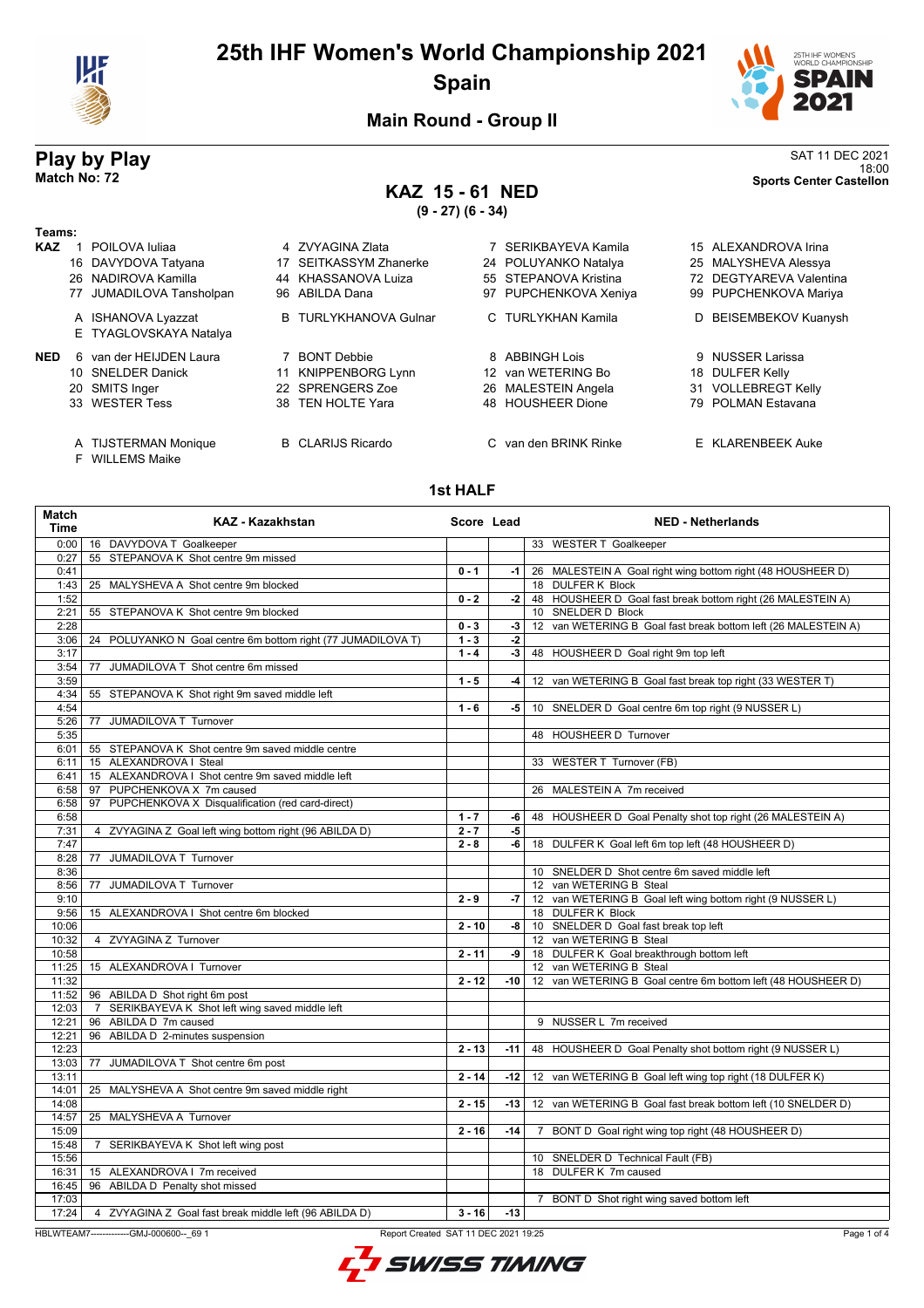



### **Main Round - Group II**

**Play by Play**<br>Match No: 72<br>Sports Center Castellon 18:00 **Match No: 72 Sports Center Castellon**

#### **KAZ 15 - 61 NED (9 - 27) (6 - 34)**

**1st HALF**

| <b>Match</b><br><b>Time</b> | <b>KAZ - Kazakhstan</b>                                             | Score Lead |       | <b>NED - Netherlands</b>                                 |
|-----------------------------|---------------------------------------------------------------------|------------|-------|----------------------------------------------------------|
| 17:35                       |                                                                     |            |       | 48 HOUSHEER D Shot right 6m missed                       |
| 17:56                       | 25 MALYSHEVA A Shot left 6m blocked                                 |            |       | 18 DULFER K Block                                        |
| 18:06                       | SERIKBAYEVA K Goal left wing middle left<br>7                       | $4 - 16$   | $-12$ |                                                          |
| 18:33                       |                                                                     | $4 - 17$   | $-13$ | 8 ABBINGH L Goal centre 9m top left                      |
| 18:50                       | POILOVA I for 16 DAVYDOVA T Goalkeeper Substitution<br>$\mathbf{1}$ |            |       |                                                          |
| 19:11                       | 25 MALYSHEVA A Technical Fault                                      |            |       |                                                          |
| 19:19                       |                                                                     | $4 - 18$   | $-14$ | 8 ABBINGH L Goal centre 9m top right                     |
| 20:01                       | 15 ALEXANDROVA I Shot centre 9m saved middle right                  |            |       |                                                          |
| 20:21                       | 15 ALEXANDROVA I Steal                                              |            |       | 22 SPRENGERS Z Turnover (FB)                             |
| 20:30                       | 25 MALYSHEVA A Shot centre 6m saved middle right                    |            |       |                                                          |
| 20:43                       |                                                                     | $4 - 19$   | -15   | 22 SPRENGERS Z Goal fast break middle left (7 BONT D)    |
| 21:20                       | 15 ALEXANDROVA   Technical Fault                                    |            |       |                                                          |
| 21:27                       |                                                                     | $4 - 20$   | -16 l | 22 SPRENGERS Z Goal fast break bottom left (33 WESTER T) |
| 21:57                       | 15 ALEXANDROVA I Shot centre 6m saved middle left                   |            |       |                                                          |
| 22:06                       |                                                                     |            |       | 20 SMITS I Shot left 6m missed                           |
| 22:37                       | POLUYANKO N Goal centre 6m bottom right (25 MALYSHEVA A)<br>24      | $5 - 20$   | $-15$ |                                                          |
| 22:49                       |                                                                     |            |       | 8 ABBINGH L Shot centre 9m saved middle left             |
| 23:18                       |                                                                     |            |       | A TIJSTERMAN M Warning (yellow card) bench punishment    |
| 23:28                       | 55 STEPANOVA K Technical Fault                                      |            |       |                                                          |
| 23:38                       |                                                                     | $5 - 21$   | -16   | 7 BONT D Goal right wing bottom left (48 HOUSHEER D)     |
| 24:04                       | 96 ABILDA D Shot centre 9m saved middle left                        |            |       |                                                          |
| 24:10                       |                                                                     | $5 - 22$   | $-17$ | 22 SPRENGERS Z Goal fast break bottom right (7 BONT D)   |
| 24:20                       | 16 DAVYDOVA T for 1 POILOVA I Goalkeeper Substitution               |            |       |                                                          |
| 24:32                       | KHASSANOVA L Turnover<br>44                                         |            |       |                                                          |
| 24:43                       |                                                                     |            |       | 18 DULFER K Shot centre 6m missed                        |
| 25:12                       | SERIKBAYEVA K Goal left wing top right (96 ABILDA D)<br>7           | $6 - 22$   | -16   |                                                          |
| 25:21                       |                                                                     | $6 - 23$   | $-17$ | 8 ABBINGH L Goal centre 6m bottom right (20 SMITS I)     |
| 25:57                       | 15 ALEXANDROVA I Shot right 6m saved middle centre                  |            |       |                                                          |
| 26:21                       |                                                                     |            |       | 22 SPRENGERS Z Turnover                                  |
| 26:33                       | 15 ALEXANDROVA I Goal centre 6m middle right (96 ABILDA D)          | $7 - 23$   | $-16$ |                                                          |
| 26:39                       |                                                                     |            |       | Team timeout                                             |
| 26:54                       |                                                                     |            |       | 48 HOUSHEER D Shot right 9m post                         |
| 27:22                       | 55 STEPANOVA K Shot centre 9m saved middle left                     |            |       |                                                          |
| 27:28                       | 15 ALEXANDROVA I 7m caused                                          |            |       | 7 BONT D 7m received                                     |
| 27:28                       | 15 ALEXANDROVA   2-minutes suspension                               |            |       |                                                          |
| 27:28                       |                                                                     | $7 - 24$   | $-17$ | 48 HOUSHEER D Goal Penalty shot bottom left (7 BONT D)   |
| 28:00                       | 55 STEPANOVA K Goal centre 9m middle right (96 ABILDA D)            | $8 - 24$   | $-16$ |                                                          |
| 28:16                       |                                                                     | $8 - 25$   | $-17$ | 20 SMITS I Goal centre 6m middle left (8 ABBINGH L)      |
| 28:50                       | 96 ABILDA D Turnover                                                |            |       | 48 HOUSHEER D Steal                                      |
| 28:58                       |                                                                     | $8 - 26$   | -18 l | 20 SMITS I Goal fast break middle left (10 SNELDER D)    |
| 29:26                       | 55 STEPANOVA K Goal right wing top left (7 SERIKBAYEVA K)           | $9 - 26$   | $-17$ |                                                          |
| 29:38                       |                                                                     | $9 - 27$   | $-18$ | 48 HOUSHEER D Goal breakthrough top right                |
| 29:58                       | 24 POLUYANKO N Turnover                                             |            |       | 48 HOUSHEER D Steal                                      |
| 29:59                       |                                                                     |            |       | 20 SMITS I Shot centre 9m saved bottom right             |

### **2nd HALF**

| <b>Match</b><br>Time                                                                           | KAZ - Kazakhstan                                      | Score Lead |       |                 | <b>NED - Netherlands</b>                                    |
|------------------------------------------------------------------------------------------------|-------------------------------------------------------|------------|-------|-----------------|-------------------------------------------------------------|
| 30:00                                                                                          | 16 DAVYDOVA T Goalkeeper                              |            |       |                 | 33 WESTER T Goalkeeper                                      |
| 30:16                                                                                          |                                                       | $9 - 28$   | -19   |                 | 31 VOLLEBREGT K Goal right wing top left (48 HOUSHEER D)    |
| 30:49                                                                                          | 55 STEPANOVA K Shot right 9m missed                   |            |       |                 |                                                             |
| 30:58                                                                                          |                                                       |            |       |                 | 12 van WETERING B Shot left wing saved middle right         |
| 31:12                                                                                          |                                                       | $9 - 29$   | -20   |                 | 48 HOUSHEER D Goal breakthrough top left                    |
| 31:46                                                                                          | ZVYAGINA Z Goal right 6m bottom right (96 ABILDA D)   | $10 - 29$  | -19   |                 |                                                             |
| 31:56                                                                                          |                                                       | $10 - 30$  | -20   |                 | 48 HOUSHEER D Goal breakthrough top right                   |
| 32:33                                                                                          | 55 STEPANOVA K Turnover                               |            |       |                 |                                                             |
| 32:41                                                                                          |                                                       | $10 - 31$  | $-21$ |                 | 31 VOLLEBREGT K Goal fast break top centre (9 NUSSER L)     |
| 33:11                                                                                          | 55 STEPANOVA K Shot left 9m saved bottom centre       |            |       |                 |                                                             |
| 33:17                                                                                          |                                                       | $10 - 32$  | $-22$ | 9               | NUSSER L Goal fast break top right (33 WESTER T)            |
| 33:48                                                                                          | 96<br>ABILDA D Technical Fault                        |            |       |                 |                                                             |
| 33:53                                                                                          |                                                       |            |       |                 | 12 van WETERING B Shot fast break saved middle right        |
| 34:26                                                                                          | 15 ALEXANDROVA I Goal centre 9m bottom right          | $11 - 32$  | -21   |                 |                                                             |
| 34:48                                                                                          | 15 ALEXANDROVA I Block                                |            |       |                 | 8 ABBINGH L Shot centre 6m blocked                          |
| 34:54                                                                                          |                                                       | $11 - 33$  | -22   |                 | 48 HOUSHEER D Goal left 9m top right                        |
| 35:40                                                                                          | ALEXANDROVA I Shot centre 9m saved middle right<br>15 |            |       |                 |                                                             |
| 36:00                                                                                          | KHASSANOVA L 7m caused<br>44                          |            |       | 10 <sup>1</sup> | SNELDER D 7m received                                       |
| 36:10                                                                                          |                                                       | $11 - 34$  | $-23$ |                 | 48 HOUSHEER D Goal Penalty shot middle right (10 SNELDER D) |
| 36:43                                                                                          | <b>SERIKBAYEVA K Turnover</b>                         |            |       |                 |                                                             |
| HBLWTEAM7-------------GMJ-000600-- 69 1<br>Report Created SAT 11 DEC 2021 19:25<br>Page 2 of 4 |                                                       |            |       |                 |                                                             |

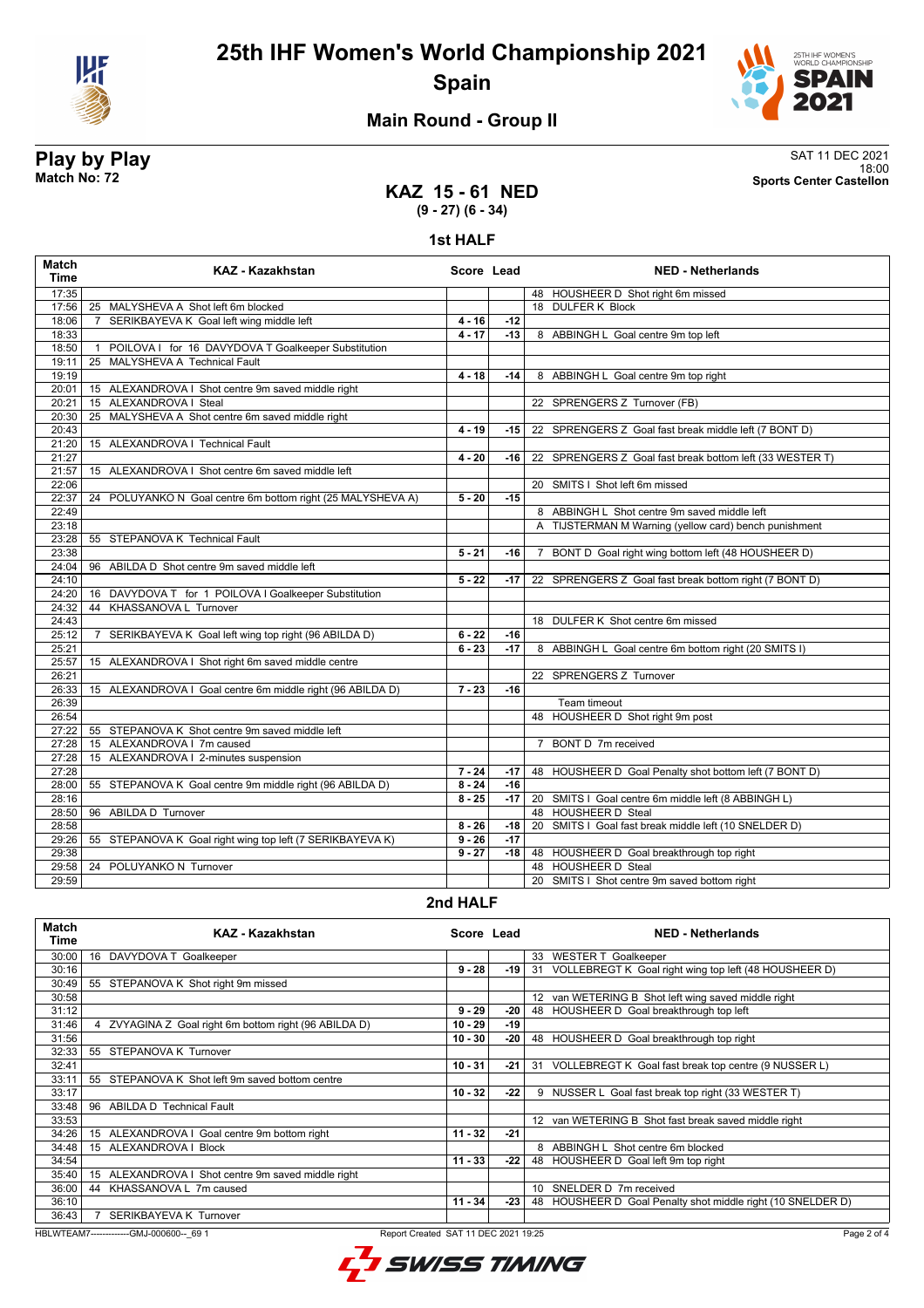



### **Main Round - Group II**

**Play by Play**<br>Match No: 72<br>Sports Center Castellon 18:00 **Match No: 72 Sports Center Castellon**

### **KAZ 15 - 61 NED (9 - 27) (6 - 34)**

**2nd HALF**

| Match<br>Time  | <b>KAZ - Kazakhstan</b>                                                                                    | Score Lead |       | <b>NED - Netherlands</b>                                                        |
|----------------|------------------------------------------------------------------------------------------------------------|------------|-------|---------------------------------------------------------------------------------|
| 36:49          |                                                                                                            | $11 - 35$  | -24   | 9 NUSSER L Goal fast break bottom right (8 ABBINGH L)                           |
| 37:29          | 77 JUMADILOVA T Shot centre 9m saved bottom left                                                           |            |       |                                                                                 |
| 37:35          |                                                                                                            | $11 - 36$  | $-25$ | 12 van WETERING B Goal fast break bottom right (10 SNELDER D)                   |
| 37:58          | POILOVA I for 16 DAVYDOVA T Goalkeeper Substitution<br>$\mathbf{1}$                                        |            |       |                                                                                 |
| 38:08          | JUMADILOVA T Shot centre 9m blocked<br>77                                                                  |            |       | 8 ABBINGH L Block                                                               |
| 38:15          | 25 MALYSHEVA A Turnover                                                                                    |            |       | 12 van WETERING B Steal                                                         |
| 38:24          |                                                                                                            |            |       | 48 HOUSHEER D Shot fast break saved top right                                   |
| 38:55<br>39:06 | 25 MALYSHEVA A Shot centre 9m blocked                                                                      | $11 - 37$  | $-26$ | 8 ABBINGH L Block<br>12 van WETERING B Goal left wing top right (48 HOUSHEER D) |
| 39:32          | 15 ALEXANDROVA I Shot left 9m post                                                                         |            |       |                                                                                 |
| 39:43          |                                                                                                            | $11 - 38$  | $-27$ | 9 NUSSER L Goal breakthrough bottom left                                        |
| 40:17          | 15 ALEXANDROVA I Shot centre 9m saved middle left                                                          |            |       |                                                                                 |
| 40:32          |                                                                                                            |            |       | 31 VOLLEBREGT K Shot right wing saved bottom left                               |
| 40:38          |                                                                                                            | $11 - 39$  | -28   | 12 van WETERING B Goal left wing bottom left                                    |
| 41:00          | 15 ALEXANDROVA I Shot left 9m post                                                                         |            |       |                                                                                 |
| 41:12          | 7 SERIKBAYEVA K Shot left 6m saved bottom left                                                             |            |       |                                                                                 |
| 41:20          |                                                                                                            | $11 - 40$  | $-29$ | 31 VOLLEBREGT K Goal right wing top left (48 HOUSHEER D)                        |
| 41:56          | JUMADILOVA T Shot centre 9m blocked<br>77                                                                  |            |       | 8 ABBINGH L Block                                                               |
| 42:04          |                                                                                                            | $11 - 41$  | -30   | 10 SNELDER D Goal fast break bottom centre (48 HOUSHEER D)                      |
| 42:38          | 77 JUMADILOVA T Shot centre 6m blocked                                                                     |            |       | 8 ABBINGH L Block                                                               |
| 43:03          | 15 ALEXANDROVA I Shot centre 9m blocked                                                                    |            |       | 10 SNELDER D Block                                                              |
| 43:16          | 4 ZVYAGINA Z Turnover                                                                                      |            |       |                                                                                 |
| 43:22          | JUMADILOVA T Turnover                                                                                      |            |       | 31 VOLLEBREGT K Turnover (FB)                                                   |
| 43:52<br>44:03 | 77                                                                                                         | $11 - 42$  | $-31$ | 12 van WETERING B Goal left wing top centre (9 NUSSER L)                        |
| 44:34          | 25 MALYSHEVA A Shot left 6m saved bottom right                                                             |            |       |                                                                                 |
| 44:40          |                                                                                                            | $11 - 43$  | $-32$ | 48 HOUSHEER D Goal fast break top left                                          |
| 45:13          | 15 ALEXANDROVA I Goal centre 6m bottom right (77 JUMADILOVA T)                                             | $12 - 43$  | $-31$ |                                                                                 |
| 45:19          | 25 MALYSHEVA A 7m caused                                                                                   |            |       | 26 MALESTEIN A 7m received                                                      |
| 45:19          | 25 MALYSHEVA A 2-minutes suspension                                                                        |            |       |                                                                                 |
| 45:19          |                                                                                                            | $12 - 44$  | $-32$ | 8 ABBINGH L Goal Penalty shot bottom right                                      |
| 45:59          | 55 STEPANOVA K Turnover                                                                                    |            |       | 48 HOUSHEER D Steal                                                             |
| 46:04          |                                                                                                            | $12 - 45$  | $-33$ | 12 van WETERING B Goal fast break bottom right (48 HOUSHEER D)                  |
| 46:25          | 16 DAVYDOVA T for 1 POILOVA I Goalkeeper Substitution                                                      |            |       |                                                                                 |
| 46:36          | 55 STEPANOVA K Shot centre 9m saved bottom right                                                           |            |       |                                                                                 |
| 46:47          |                                                                                                            | $12 - 46$  | -34   | 12 van WETERING B Goal left wing bottom right (48 HOUSHEER D)                   |
| 47:27          | SERIKBAYEVA K Shot left wing saved top centre<br>$\overline{7}$                                            |            |       |                                                                                 |
| 47:35          |                                                                                                            | $12 - 47$  | $-35$ | 9 NUSSER L Goal breakthrough bottom right                                       |
| 47:54          | 26 NADIROVA K for 16 DAVYDOVA T Goalkeeper Substitution<br>55 STEPANOVA K Shot right 6m saved middle right |            |       |                                                                                 |
| 48:14<br>48:25 |                                                                                                            | $12 - 48$  | -36   | 12 van WETERING B Goal fast break top centre (9 NUSSER L)                       |
| 48:53          | 55 STEPANOVA K Shot centre 6m blocked                                                                      |            |       | 10 SNELDER D Block                                                              |
| 49:04          | 15 ALEXANDROVA I Goal centre 6m bottom right (55 STEPANOVA K)                                              | $13 - 48$  | $-35$ |                                                                                 |
| 49:29          |                                                                                                            | $13 - 49$  | $-36$ | 18 DULFER K Goal centre 6m bottom right (9 NUSSER L)                            |
| 49:57          | 25 MALYSHEVA A Shot centre 9m saved middle right                                                           |            |       |                                                                                 |
| 50:05          |                                                                                                            | $13 - 50$  | -37   | 18 DULFER K Goal fast break middle right (12 van WETERING B)                    |
| 50:42          | JUMADILOVA T Shot left 6m saved bottom left<br>77                                                          |            |       |                                                                                 |
| 50:50          |                                                                                                            | $13 - 51$  | -38   | 26 MALESTEIN A Goal fast break bottom centre (8 ABBINGH L)                      |
| 51:25          | 15 ALEXANDROVA I Shot centre 9m blocked                                                                    |            |       | 18 DULFER K Block                                                               |
| 51:37          | 55 STEPANOVA K Shot right 6m post                                                                          |            |       |                                                                                 |
| 51:44          |                                                                                                            |            |       | 18 DULFER K Shot centre 6m saved middle left                                    |
| 52:28          | 25 MALYSHEVA A Technical Fault                                                                             |            |       |                                                                                 |
| 52:33          |                                                                                                            | $13 - 52$  | -39   | 26 MALESTEIN A Goal fast break bottom right (9 NUSSER L)                        |
| 52:57          | 15 ALEXANDROVA I Goal centre 6m middle centre (77 JUMADILOVA T)                                            | $14 - 52$  | $-38$ |                                                                                 |
| 53:10<br>53:17 | SERIKBAYEVA K Turnover (FB)<br>7                                                                           |            |       | 9 NUSSER L Turnover                                                             |
| 53:23          |                                                                                                            | $14 - 53$  | -39   | van WETERING B Goal fast break bottom right (9 NUSSER L)                        |
| 54:15          | 17<br>SEITKASSYM Z Turnover                                                                                |            |       | 12 van WETERING B Steal                                                         |
| 54:22          |                                                                                                            | $14 - 54$  | -40   | 12 van WETERING B Goal fast break bottom right (48 HOUSHEER D)                  |
| 55:07          | ABILDA D Goal left 6m top left<br>96                                                                       | $15 - 54$  | $-39$ |                                                                                 |
| 55:17          |                                                                                                            | $15 - 55$  | -40   | 48 HOUSHEER D Goal breakthrough bottom right                                    |
| 55:33          | DAVYDOVA T for 26 NADIROVA K Goalkeeper Substitution<br>16                                                 |            |       |                                                                                 |
| 55:55          | 7<br>SERIKBAYEVA K Shot left wing saved middle left                                                        |            |       |                                                                                 |
| 56:05          |                                                                                                            | $15 - 56$  | -41   | 12 van WETERING B Goal fast break top centre (18 DULFER K)                      |
| 56:38          | 55 STEPANOVA K Turnover                                                                                    |            |       | 18 DULFER K Steal                                                               |
| 56:43          |                                                                                                            | $15 - 57$  | -42   | 12 van WETERING B Goal fast break top right (18 DULFER K)                       |
| 57:11          | 15 ALEXANDROVA I Shot left 9m saved bottom right                                                           |            |       |                                                                                 |
| 57:26          |                                                                                                            | $15 - 58$  | -43   | 12 van WETERING B Goal fast break top centre (9 NUSSER L)                       |

HBLWTEAM7-------------GMJ-000600--\_69 1 Report Created SAT 11 DEC 2021 19:25